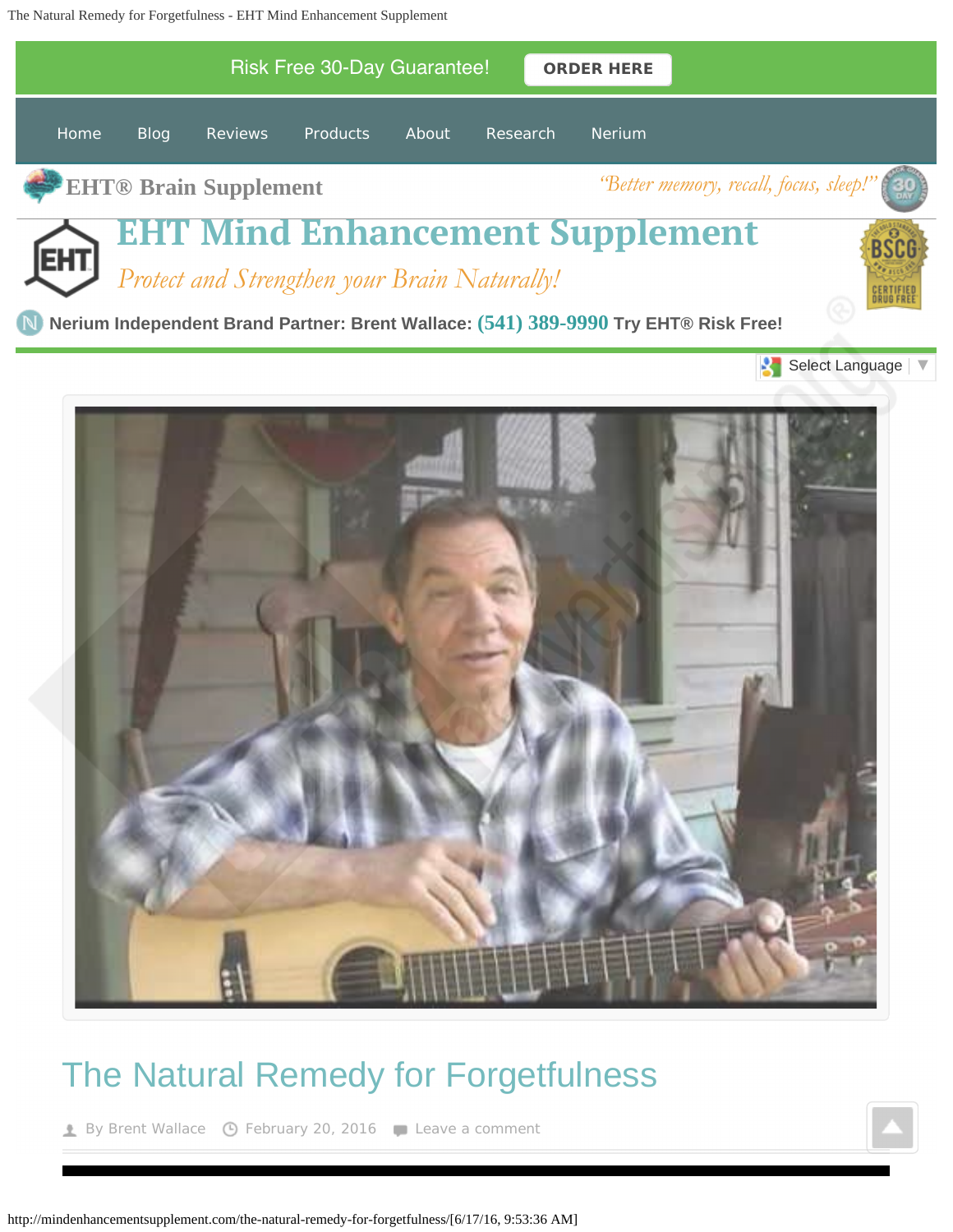

100% NATURAL REMEDY FOR FORGETEUI NESS!

## Have you ever forgotten anything?

#### Here's the Problem

We've all been there before. You slowly get up out of your chair to go get something in the next room, you walk down the hall, open the door, flip on the light, walk into the room and... NOTHING! Your mind is completely blank. You silently ask yourself, why did I come here? … what was I after? … what am I looking for? You freeze for a moment longer, and still nothing! Have I lost my mind? You finally shrug your shoulders and go back into the other room. Then after returning for a short while you suddenly remember what it was that you were after, and then return to go get it.

### Why is that?

Well here's the explanation for what just happened. You temporarily lost your thought because of a tiny issue buried deep inside your brain. You see the neurological connections in our brains don't always make a connection! It's not your fault, it just happens with age, and to almost everyone.

The neurons in our brains transmit everything we do. They are responsible for taking every thought we have and turning it into an action. Our neurons have a thin coating on them that's kind of similar to an extension cord. If you leave that electrical cord out in the sun, the rain, the hot and the cold weather for a long period of time it will eventually wear out. So just like the extension cord, as we age, the coating on our neurons gets thin and brittle, they slowly begin to crack and wear out and we begin to lose these connections. At times these connections may even die. So just like an extension cord that has worn out and won't connect when we need it, we basically short out and that's why we forget something!

### Here's the Natural Remedy for forgetfulness